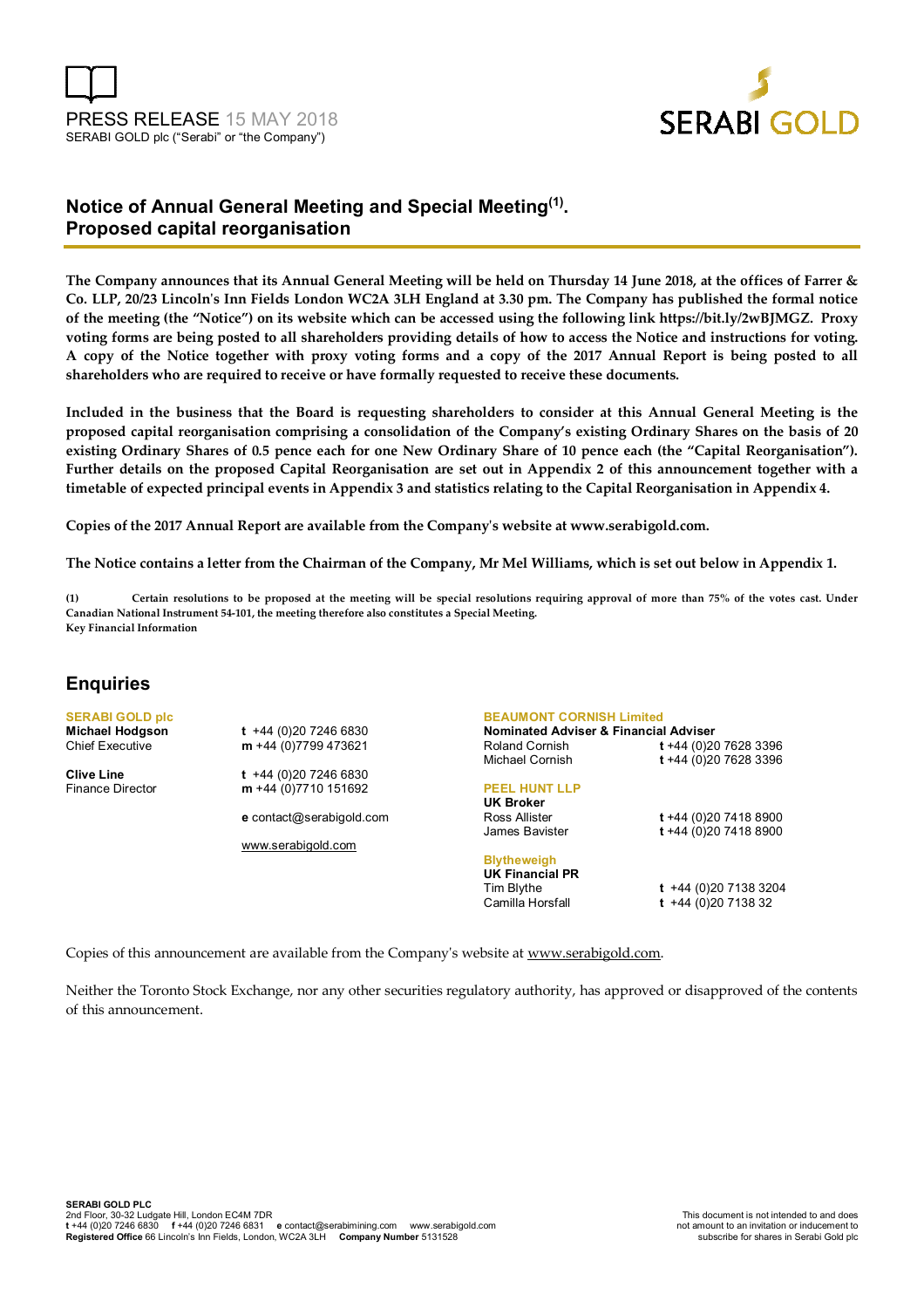



#### **Appendix 1**

The letter from the Chairman of the Company included in the Notice is reproduced below (without material adjustment or amendment):

#### "Dear Shareholder

This document provides the formal notice (the "**Notice**") of the 2018 Annual General Meeting and Special Meeting of the Company to be held at the offices of Farrer & Co LLP, 20/23 Lincoln's Inn Fields, London WC2A 3LH, England on 14 June 2018 at 3.30pm (London time) (the "**Meeting**"). This document also includes additional information that the Company as a "reporting issuer" in Canada is required to make available pursuant to the requirements of National Instrument 51-102 – Continuous Disclosure Obligations ("**NI 51-102**") of the Canadian Securities Administrators.

#### *Background*

The matters being considered at the 2018 Annual General Meeting and Special Meeting set out in the Notice are for the most part, items that are routinely considered at such meetings. As the Company has previously advised, 2018 is expected to be a year where the Company will make significant progress towards it ambitions of becoming a 100,000 ounce per year gold producer. Both the Palito and Sao Chico Gold Mines are now in a steady state with gold production again expected to be approximately 40,000 ounces for the year. Management are progressing the permitting process for the Coringa project acquired at the end of 2017 and in addition, using the funds raised from two share placings raising gross proceeds of approximately US\$24 million in aggregate, the Company is embarking on exploration to expand the resource base at Sao Chico and Palito.

The Company is well funded to significantly advance its immediate growth plans and it is possible that exploration at Palito and Sao Chico could provide greater expansion opportunities than are currently planned for. Meanwhile the Board remains keen to look at other opportunities within Brazil where Serabi's management can add value and enhance the project for the benefit of Sarabi's shareholders.

The Board believes that opportunities to advance the development and growth of the Company may arise over the next twelve months and for this reason is requesting Shareholders to authorise the Board to issue new shares to allow the Company to pursue and commit to these opportunities quickly as and when they arise.

The Board is also conscious that the current capital structure of the Company is not viewed as ideal by many investors particularly those based in North America. The Board considers that to provide the Company with the widest access to investors and future capital it is therefore essential to address this issue and is therefore proposing the Capital Reorganisation, which will include a one for 20 share consolidation. No action will be required by shareholders with holdings through the UK share register in electronic form and for those shareholders with their holdings in certificated form, current certificates will cease to be valid and new certificates will be despatched. Shareholders holding their Ordinary Shares through the Canadian share register will be required to exchange the certificates representing their Ordinary Shares for certificates representing the New Ordinary Shares and should refer to the Management Information Circular for instructions. Further information regarding the Capital Reorganisation is set out in the Management Information Circular. Shareholder approval is required for the Capital Reorganisation.

#### *Recommendation*

The Directors consider that the resolutions set out in the Notice being put to the Annual General Meeting and Special Meeting are in the best interests of the Company and its Shareholders and are most likely to promote the success of the Company for the benefit of the Shareholders as a whole.

Accordingly, the Directors unanimously recommend that Shareholders vote in favour of the proposed resolutions as they intend to do in respect of their own holdings, where relevant, amounting to an aggregate of 25,246,920 Ordinary Shares, representing approximately 2.53 per cent of the Company's Ordinary Shares in issue as of the date of this Circular

Yours faithfully

(Signed) "*Melvyn Williams*" Melvyn Williams Non-executive Chairman"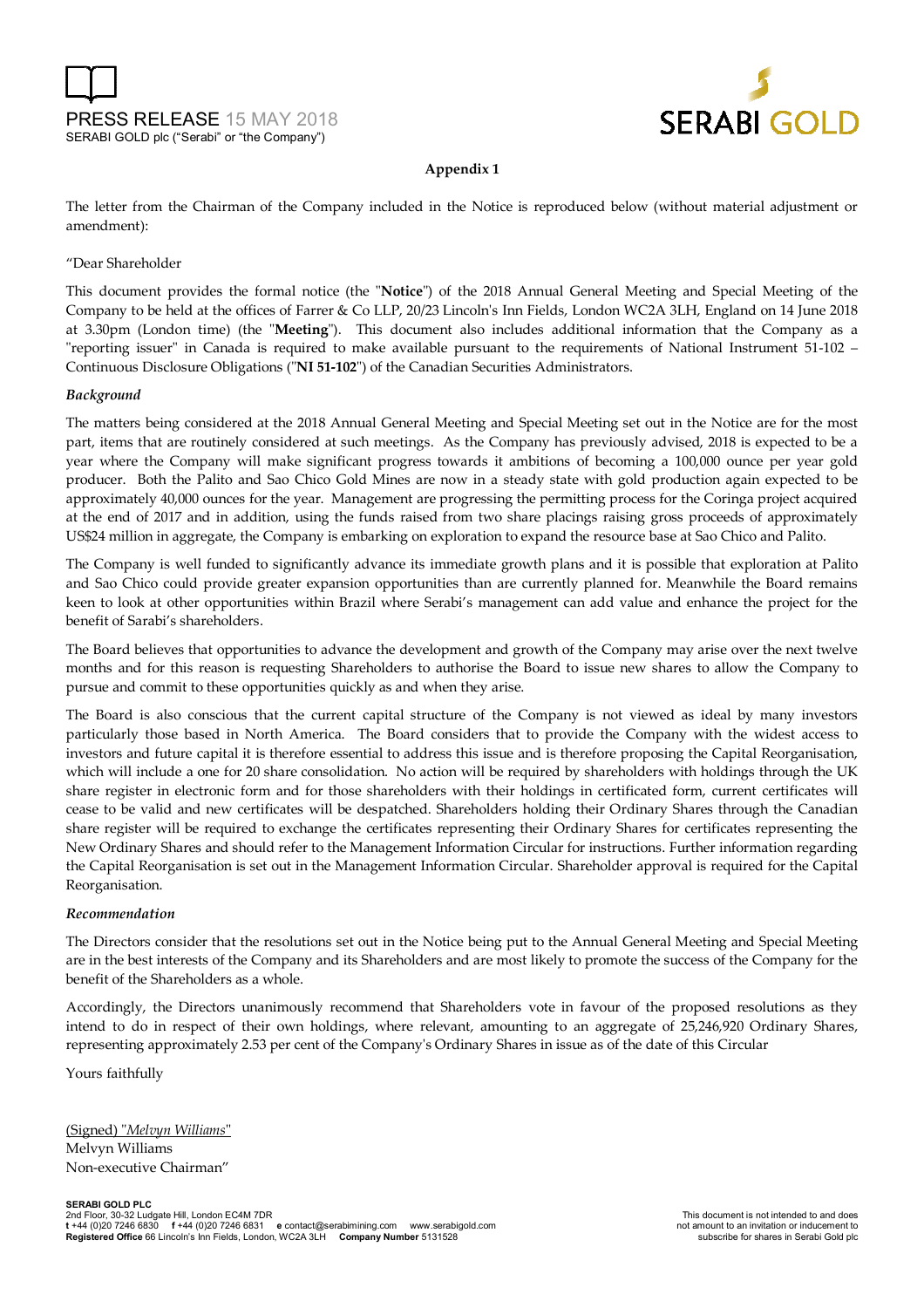



#### **Appendix 2**

#### **Further details on the Capital Reorganisation**

The further details on the Capital Reorganisation as set out in the Notice is reproduced below (without material adjustment or amendment):

#### **Background to and reasons for the proposed Capital Reorganisation**

The Company currently has in issue 998,602,989 Ordinary Shares of 0.5 pence each and following the completion of the Placing which is expected to occur at 8:00 am on 15 May 2018 will have in issue 1,175,281,434 Ordinary Shares of 0.5 pence each. The Directors consider that the current capital structure of the Company (in terms of price per share and number of shares in issue) is not favourably viewed by investors and in particular is a significant deterrent to those based in North America. The Directors are informed that the current capital structure is restricting the liquidity of the Company's Ordinary Shares. The Directors believe that the Capital Reorganisation will eliminate current barriers to trading, as well as making the Company's Ordinary Shares a more attractive investment for institutional and retail investors, particularly in the North American market, thereby widening the pool of capital available to the Company in the future.

The Capital Reorganisation requires the passing of Resolution 7, which is an ordinary resolution that seeks authority for the Company to undertake a consolidation of its existing Ordinary Shares.

#### *Consolidation*

Every 20 Ordinary Shares of 0.5 pence each (the "**Existing Ordinary Shares**") will be consolidated into one Ordinary Share of 10 pence each (the "**New Ordinary Shares**").

In anticipation of the Resolutions being passed by the Shareholders, the Company will immediately prior to the Meeting, issue such number of additional Ordinary Shares as will result in the total number of Ordinary Shares in issue being exactly divisible by 20. Assuming no Ordinary Shares other than the Placing Shares are issued between the date of this document and immediately before the Meeting, this will result in 6 additional Ordinary Shares being issued and will create 58,764,072 New Ordinary Shares. Application will be made for the New Ordinary Shares to be admitted to trading on AIM and dealings in the New Ordinary Shares are expected to commence on 20 June 2018.

Those 6 additional Ordinary Shares would be issued to the Company Secretary. Since these additional shares will represent only a fraction of a New Ordinary Share, that fraction will be sold pursuant to the arrangement for fractional entitlements as set out below.

As all of the Existing Ordinary Shares are proposed to be consolidated, the proportion of issued Ordinary Shares held by each Shareholder immediately before and immediately after the proposed consolidation will remain relatively unchanged. **The effect of this is such that your shareholding will be rounded down to the nearest whole New Ordinary Share upon the consolidation.**

In the event the number of Existing Ordinary Shares registered to a Shareholder is not exactly divisible by 20, the consolidation will generate an entitlement to a fraction of a New Ordinary Share. Such fractional entitlements will be aggregated and sold on the open market (see further explanation regarding fractional entitlements below).

Accordingly, following implementation of the Capital Reorganisation, any Shareholder who has a fractional entitlement to any New Ordinary Shares, will not have a proportionate shareholding of New Ordinary Shares exactly equal to their proportionate holding of Existing Ordinary Shares.

**Any Shareholders holding fewer than 20 Existing Ordinary Shares will cease to be a Shareholder following implementation of the Capital Reorganisation. The minimum threshold to receive New Ordinary Shares will be 20 Existing Ordinary Shares.**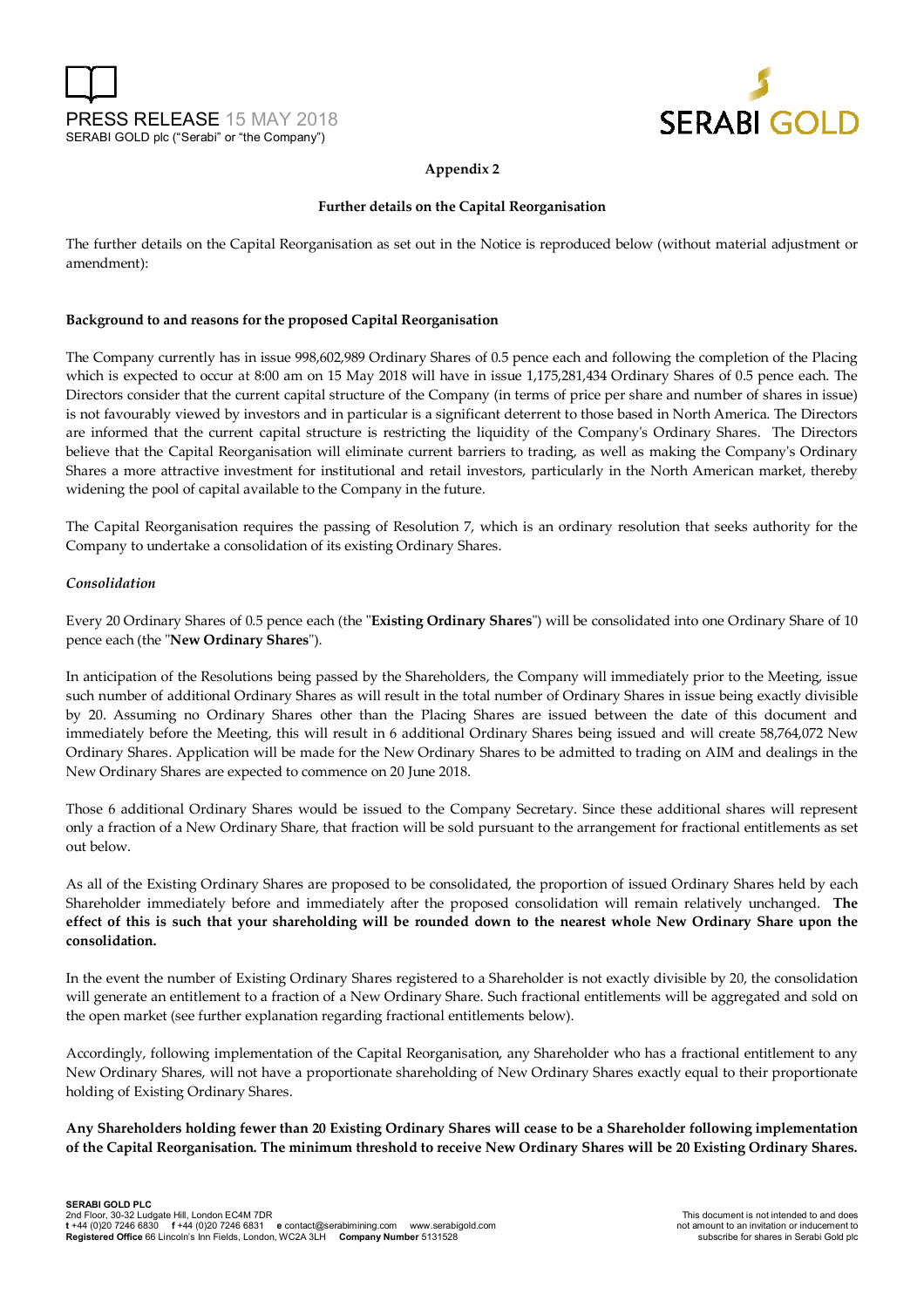



#### *Fractional entitlements to New Ordinary Shares*

As set out above, the Capital Reorganisation will give rise to fractional entitlements to a New Ordinary Share where any holding is not exactly divisible by 20. No certificates regarding fractional entitlements will be issued. Instead, any New Ordinary Shares in respect of which there are fractional entitlements will be aggregated and sold in the market for the best price reasonably obtainable on behalf of the Shareholders entitled to them (the **"Fractional Shareholders"**).

The Company is required to distribute the proceeds of sale of the aggregated fractional entitlements in due proportion to the Fractional Shareholders in accordance with article 11.2 of the Articles. However, article 11.2 also provides that in the event that the net proceeds of sale due to a Shareholder amount to less than £3.00, the Directors may determine to retain such proceeds for the benefit of the Company. Given the current price of the Existing Ordinary Shares, the Company anticipates that the net proceeds of sale attribute to each Fractional Shareholder will be less than £3.00. The Directors therefore anticipate that, as a result of the disproportionate costs, it would not be in the best interests of the Company to distribute such proceeds of sale and those proceeds will instead be retained for the benefit of the Company.

For the avoidance of doubt, the Company is only responsible for dealing with fractions arising on registered holdings. For Shareholders whose Ordinary Shares are held in the nominee accounts of stockbrokers, banks or other parties , the effect of the Capital Reorganisation on their individual shareholdings will be administered by the stockbroker, bank or nominee in whose account the relevant shares are held. The effect is expected to be the same as for shareholding registered in beneficial names, however, it is the stockbroker's, bank's or nominee's responsibility to deal with fractions arising within their customer accounts, and not the Company's.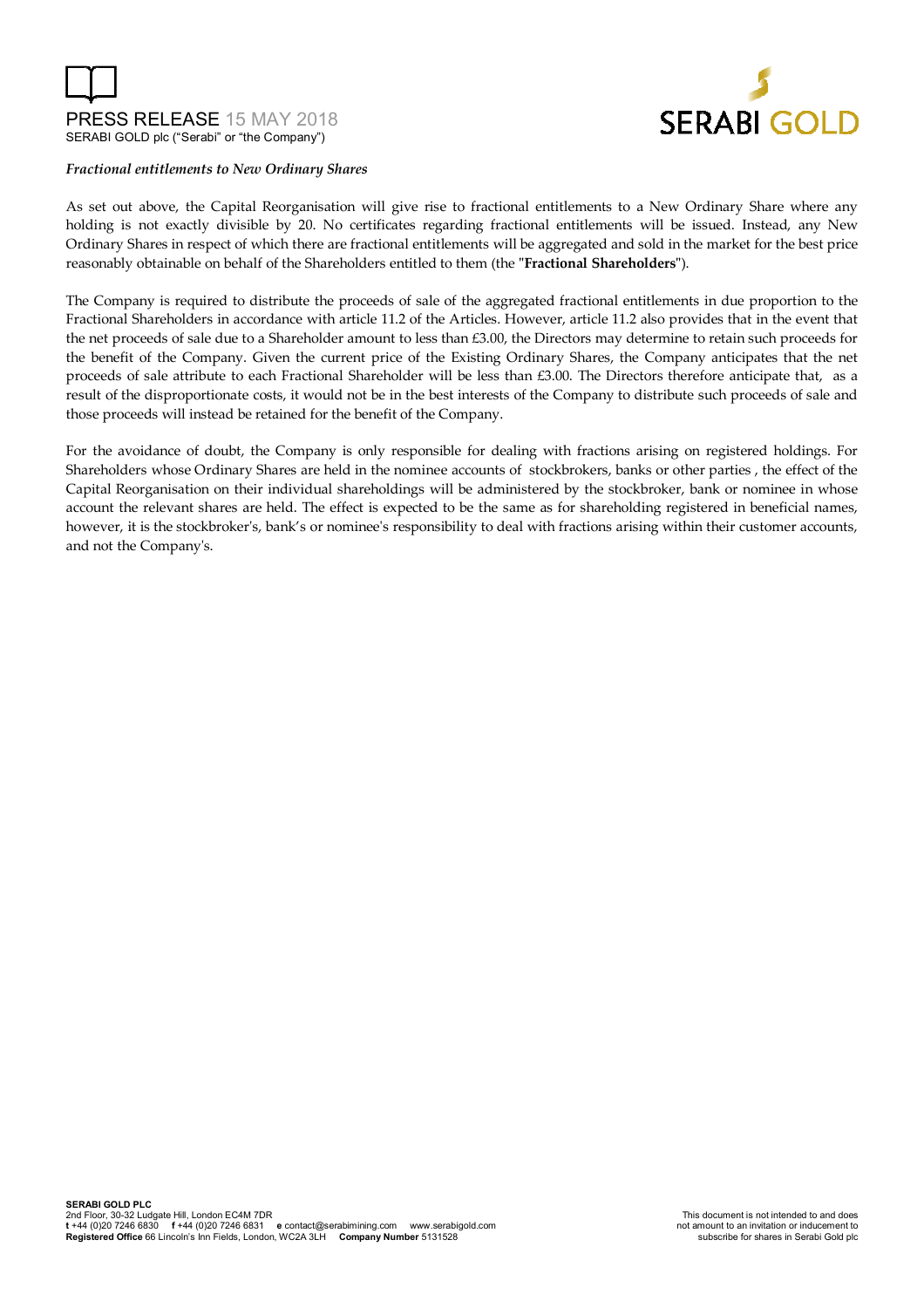



### **Appendix 3 Expected Timetable of Principal Events**

| Publication of this document                                                                             | 15 May 2018                              |
|----------------------------------------------------------------------------------------------------------|------------------------------------------|
| Latest time and date for receipt of Forms of Proxy                                                       | 3.30 p.m. on 12 June 2018                |
| <b>General Meeting</b>                                                                                   | 3.30 p.m. on 14 June 2018                |
| Latest time and date for dealings in Existing Ordinary Shares                                            | 4.00 p.m. (BST) on 19 June 2018          |
| Record time for the Capital Reorganisation                                                               | 6.00 p.m. (BST) on 19 June 2018          |
| Admission effective and commencement of dealings in the New<br><b>Ordinary Shares</b>                    | 8.00 a.m. (BST) on 20 June 2018          |
| CREST accounts credited with the New Ordinary Shares                                                     | 20 June 2018                             |
| Listing on TSX effective and commencement of dealings in the<br>New Ordinary Shares                      | 8.00 a.m. (Eastern Time) on 20 June 2018 |
| CDS accounts credited with the New Ordinary Shares                                                       | 20 June 2018                             |
| Despatch of definitive certificates to UK shareholders for New<br>Ordinary Shares (in certificated form) | Not later than 4 July 2018               |

### **Appendix 4 Statistics Relating to the Capital Reorganisation**

| Existing Ordinary Shares in issue at the date of this document                                              | 998,602,989                                            |
|-------------------------------------------------------------------------------------------------------------|--------------------------------------------------------|
| Enlarged Share Capital following completion of the Placing<br>(expected to occur at 8:00 am on 15 May 2018) | 1,175,281,434                                          |
| Conversion ratio of Existing Ordinary Shares to New Ordinary<br><b>Shares</b>                               | 20 Existing Ordinary Shares to<br>1 New Ordinary Share |
| Total expected number of New Ordinary Shares in issue following<br>the Capital Reorganisation (Note 1)      | 58,764,072                                             |
| ISIN code for the New Ordinary Shares                                                                       | GB00BG5NDX91                                           |
| SEDOL for the New Ordinary Shares                                                                           | BG5NDX9                                                |
| Note 1: Based on completion of the Placing                                                                  |                                                        |